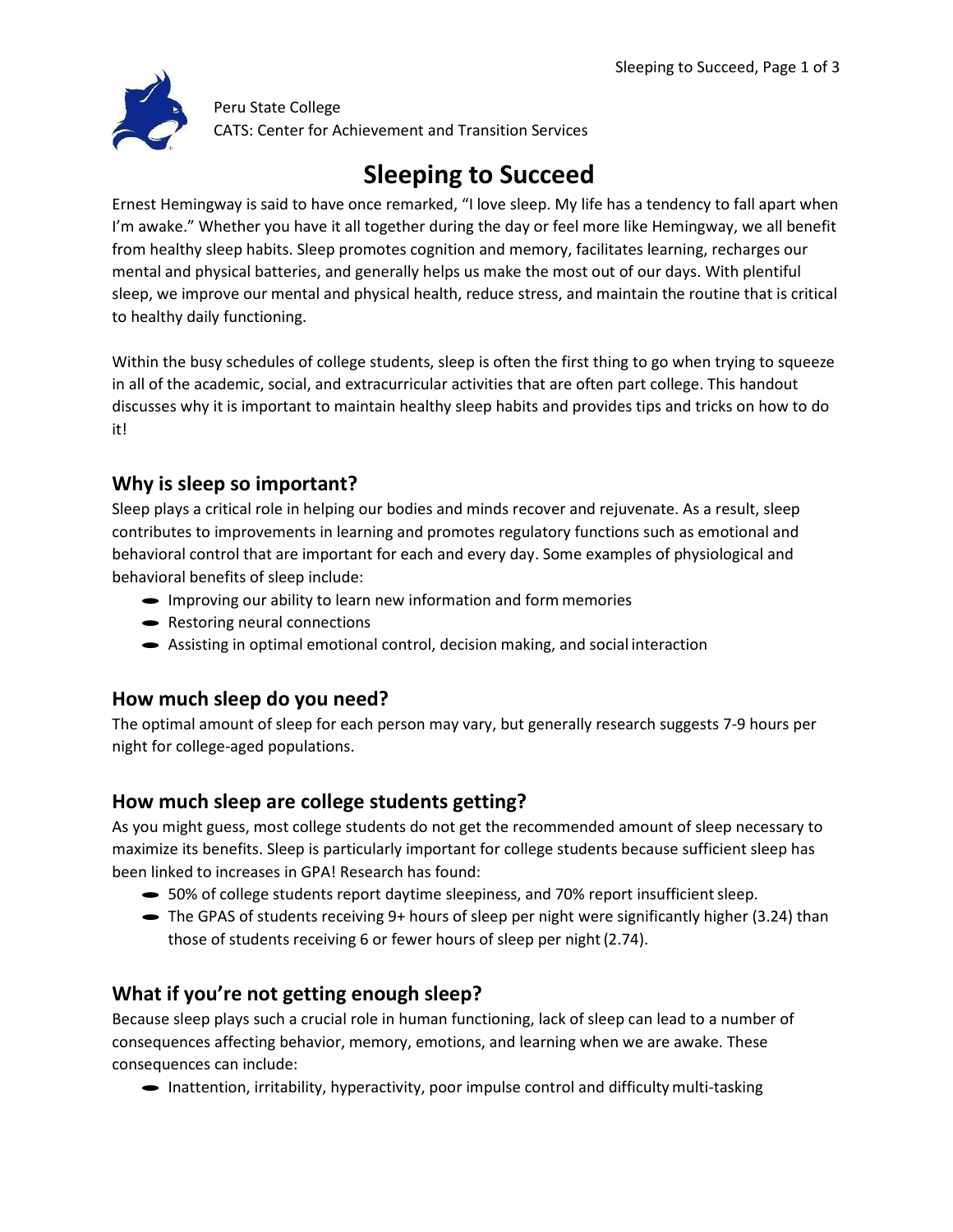- Impaired memory
- Impaired math calculation skills

In extreme sleep deprivation, consequences can even include mood swings and hallucinations. When we do not get the sleep we need, our bodies do not forget; we go into sleep debt. Our bodies continue to pay back this debt by trying to get sleep whenever possible, which can result in microsleeps.

- · You may not notice inadvertent sleeping during the day (even in class or when studying!) that can last just seconds.
- These microsleeps impede concentration and negatively impact retention of information.

Additionally, individuals often use caffeine or others stimulants to stay awake. This not only puts them at risk for the consequences of poor sleep, but also the negative health effects of increased stimulant consumption.

## **What types of things affect falling and staying asleep?**

Sleep can be affected by a number of things including how we treat our bodies, what we put in our bodies, and how we interact with our environment:<br>
<br>
Gaffeine

- 
- Caffeine<br>• Screen light
- Screen light<br>• Sleep routines (regular bedtime)
- $\bullet$  Sleep ro<br> $\bullet$  Exercise • Exercise<br>• Diet
- 
- Diet<br>• Decongestant stimulants and/or diet pills
- Deconge<br>• Nicotine • Nicotine<br>• Alcohol
- 

Although alcohol may help you fall asleep because it is a depressant, it reduces sleep stages II, IV, and REM, which are the restorative sleep stages.

## **How to optimize your sleep**

Given what we know about sleep, there are a number of things you can do and avoid to improve your sleep cycle. This list is not exhaustive, but it includes many suggestions that help in falling and staying asleep so you can get the 7-9 hours your body and mind need.

#### **THINGS YOU MAY WANT TO TRY**

- · Allow yourself enough time to sleep.
- · Gradually set earlier bedtimes when attempting to adjust your sleep cycle.
- · Expose yourself to bright light in the morning to help wake up.
- Expose yourself to bright light in the morning to help wake u<br>• Keep your bedroom cool, dark, and quiet to help fall asleep.
- Keep your bedroom cool, dark, and quiet to<br>• Exercise regularly but not right before bed.
- Exercise regularly but not right before bed.<br>• Maintain a regular sleep routine on weekdays and weekends.
- Relax yourself as much as possible before bed. This can include taking a warm bath, meditating, or reading something that is not cognitively taxing.
- Re-evaluate your daily schedule and make time for 7-9 hours of sleep every night.